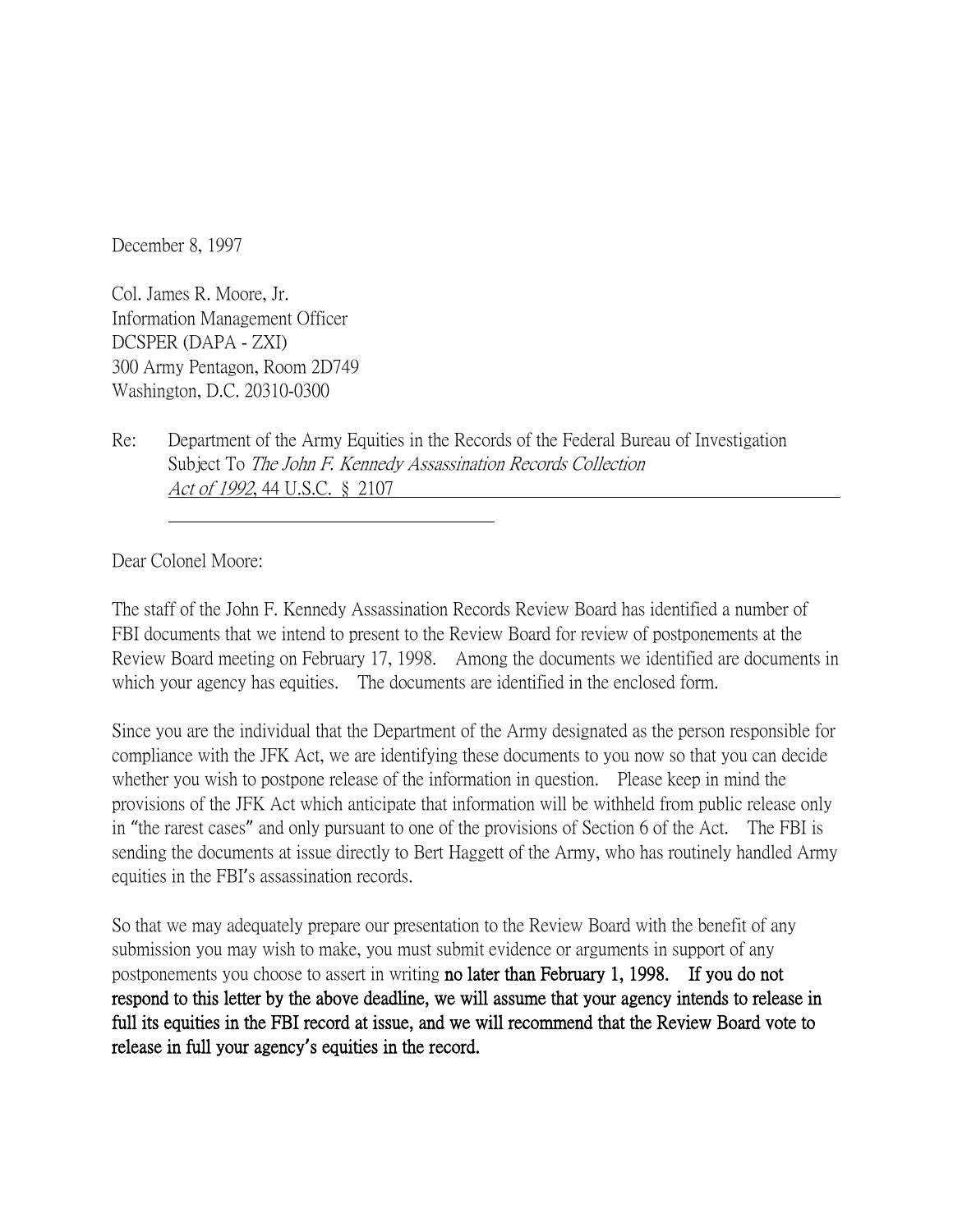Col. James R. Moore, Jr. December 8, 1997 Page 2

In many of the FBI documents with third agency equities, we believe that the third agencies could, consistent with their current guidelines for JFK assassination-related information, consent to full release of the information at issue.

If you have any questions regarding the documents identified on the enclosed forms, please call Carol Keeley or Debbie Beatty of the JFK Task Force at the FBI at (202) 324-0571 or Laura Denk or Kevin Tiernan of the Review Board staff at (202) 724-0088. Thank you, in advance, for your cooperation.

Sincerely,

T. Jeremy Gunn Executive Director

Enclosure

cc: Bert Haggert HQDA (DAMI-CIS(L)) Pentagon, Room 2D-481 Washington, D.C. 20332

> Patrick F. Smith DCSPER (DAPA-ZXI) 300 Army Pentagon, Room 2D749 Washington, D.C. 20310-0300